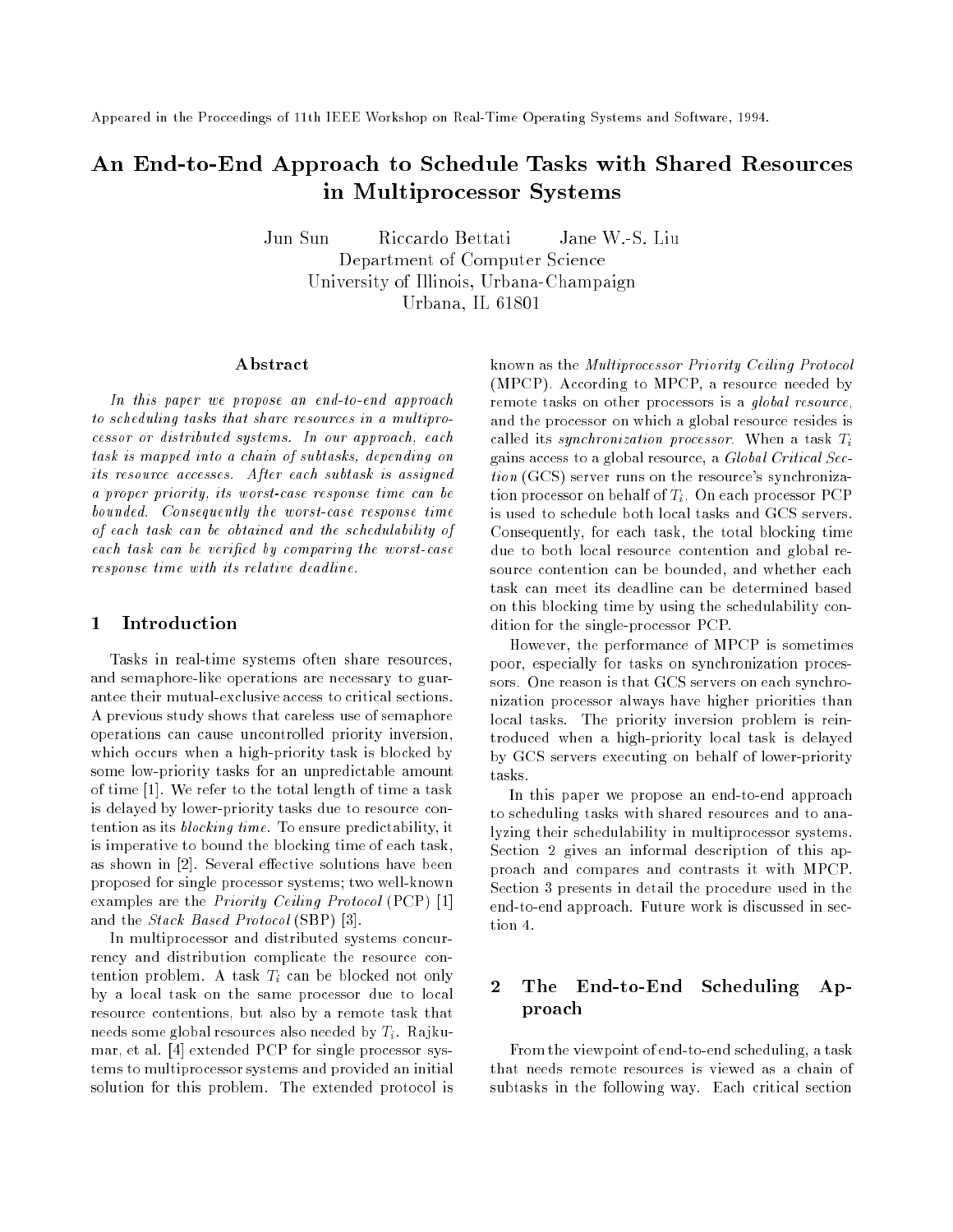associated with a remote resource is a subtask that executes on the synchronization processor of the remote resource. A segment that requires no resources or only local resources is also a subtask, and this subtask executes on the local processor. Subtasks of the same task collectively inherit the task's release time and deadline, and they execute in turn. Specically, if task  $T_i$  has n subtasks, subtask  $T_{i,1}$  is ready for execution at the release time of  $T_i$ , and subtask  $T_{i,j}$  is ready for execution when subtask  $T_{i,j-1}$  completes, for  $j = 2, 3, \ldots, n$ . The last subtask  $T_{i,n}$  must complete by the deadline of  $T_i$ . If task  $T_i$  is a periodic task, this precedence relation holds for every instance of  $T_i$ .

The precedence relation among the subtasks of each task can be easily satisfied by using the phasemodification method proposed in [5]. Let  $c_{i,j}$  be the worst-case response time of  $T_{i,j}$ . According to the phase-modification method, once we know  $c_{i,k}$  for  $k = 1, 2, \ldots, j - 1$ , we postpone the phase of the subtask  $T_{i,j}$  by  $\sum_{k=1}^{j-1} c_{i,k}$ . This modification allows us to enforce the precedence relation between subtasks while treating the subtasks in each task as if there is no precedence relation between them. We will return to discuss how to bound the worst-case response times of subtasks on each processor using the schedulability condition in [5], provided that the subtasks are assigned fixed priorities and some single-processor synchronization protocol is used to control priority inversion. By summing up the worst-case response times of all its subtasks, we can determine the worst-case response time of each task, and therefore whether the task can meet its deadline.

Similar to MPCP, we allow nested resource accesses. However, we impose an additional restriction that all resources accessed in one nested critical section must reside on the same processor. In other words accesses to resources on different processors cannot be nested. One consequence of the end-to-end scheduling approach is that there is no need to control the accesses to remote, global resources differently from local resources. Each subtask that is a GCS server in MPCP model is local to its synchronization processor. All resource contentions are resolved locally and separately on each processor.

Table 1 gives an example, Example 1. In the table,  $T_i$  denotes a task; column proc lists the processor  $T_i$  is assigned to;  $\phi_i$  is  $T_i$ 's priority;  $p_i$  denotes  $T_i$ 's period; and  $\tau_i$  stands for  $T_i$ 's processing time. The smaller the value of  $\phi_i$ , the higher  $T_i$ 's priority. The system in this example has two processors  $P_1$  and  $P_2$ . There are two periodic tasks,  $T_1$  and  $T_2$ , and one resource R. The deadline for each task is the end of its period.  $T_1$ 

is assigned to  $P_1$ ;  $T_2$  and R are on  $P_2$ . The table lists the parameters of the tasks. Specifically,  $T_1$  has three segments. The first and the last segments need no resource; they are executed on  $P_1$ , each with processing time 2. The middle segment requires the resource  $R$ ; its processing time is 2. (The notation  $t(R)$  in the Seqments column indicates that the segment is a critical section that has duration t and accesses the resource  $R$ .) We note that the tasks can not be scheduled according to MPCP. Since  $T_1$  needs to access R on  $P_2$ , there is a GCS server running on  $P_2$  on behalf of  $T_1$ . This server has a higher priority than  $T_2$ . Since the processing time for this server is as long as  $T_2$ 's period and  $T_2$  will be blocked by the GCS server whenever the server executes,  $T_2$  can not meet its deadline.

|  | proc |  | egments |  |  |
|--|------|--|---------|--|--|
|  |      |  |         |  |  |
|  |      |  |         |  |  |

Table 1: Example 1 - A Simple System

In the end-to-end scheduling model, task  $T_1$  is divided into three subtasks,  $T_{1,1}$ ,  $T_{1,2}$  and  $T_{1,3}$ .  $T_{1,1}$  and  $T_{1,3}$  execute on processor  $P_1$  and need no resource, while  $T_{1,2}$  executes on  $P_2$  and needs resource R.  $T_{1,1}$ ,  $T_{1,2}$  and  $T_{1,3}$  are dependent: the k<sup>th</sup> instance of  $T_{1,1}$ (i.e., the instance of  $T_{1,1}$  in its kth period) must complete before the kth instance of  $T_{1,2}$  can begin execution. Similarly, the kth instance of  $T_{1,3}$  cannot start execution until the kth instance of  $T_{1,2}$  completes. Table 2 shows the parameters of the subtasks.  $\tau_{i,j}$  is the processing time of subtask  $T_{i,j}$ ,  $f_{i,j}$  denotes the modified phase of  $T_{i,j}$ , and  $\beta_{i,j}$  denotes the blocking time  $T_{i,j}$  can experience.

| $i_{12}$ | proc | Ψ<br>$\cdot$ $\iota$ , $\iota$ | i,j | $\imath$ , | i,j | $\sim i_{12}$ | $\iota$ . |
|----------|------|--------------------------------|-----|------------|-----|---------------|-----------|
|          |      |                                |     |            |     |               |           |
| 3        |      |                                |     |            |     |               |           |
| 2        | ົດ   |                                |     |            |     |               |           |
| റ<br>△   | ച    |                                |     |            |     |               |           |

Table 2: Example 1 - Using the End-to-End Approach to Schedule the Simple System

In this example, there is only one critical section, and therefore there is no blocking. The priorities of the subtasks are assigned on rate-monotonic basis. We see that the worst-case response time  $C_1$  of the task  $T_1$  is  $c_{1,1} + c_{1,2} + c_{1,3} = 10$ , which is less than 20, and the worst-case response time of  $T_2$  is 1, and it is less than 2. We can therefore conclude that the deadlines of both tasks are always met.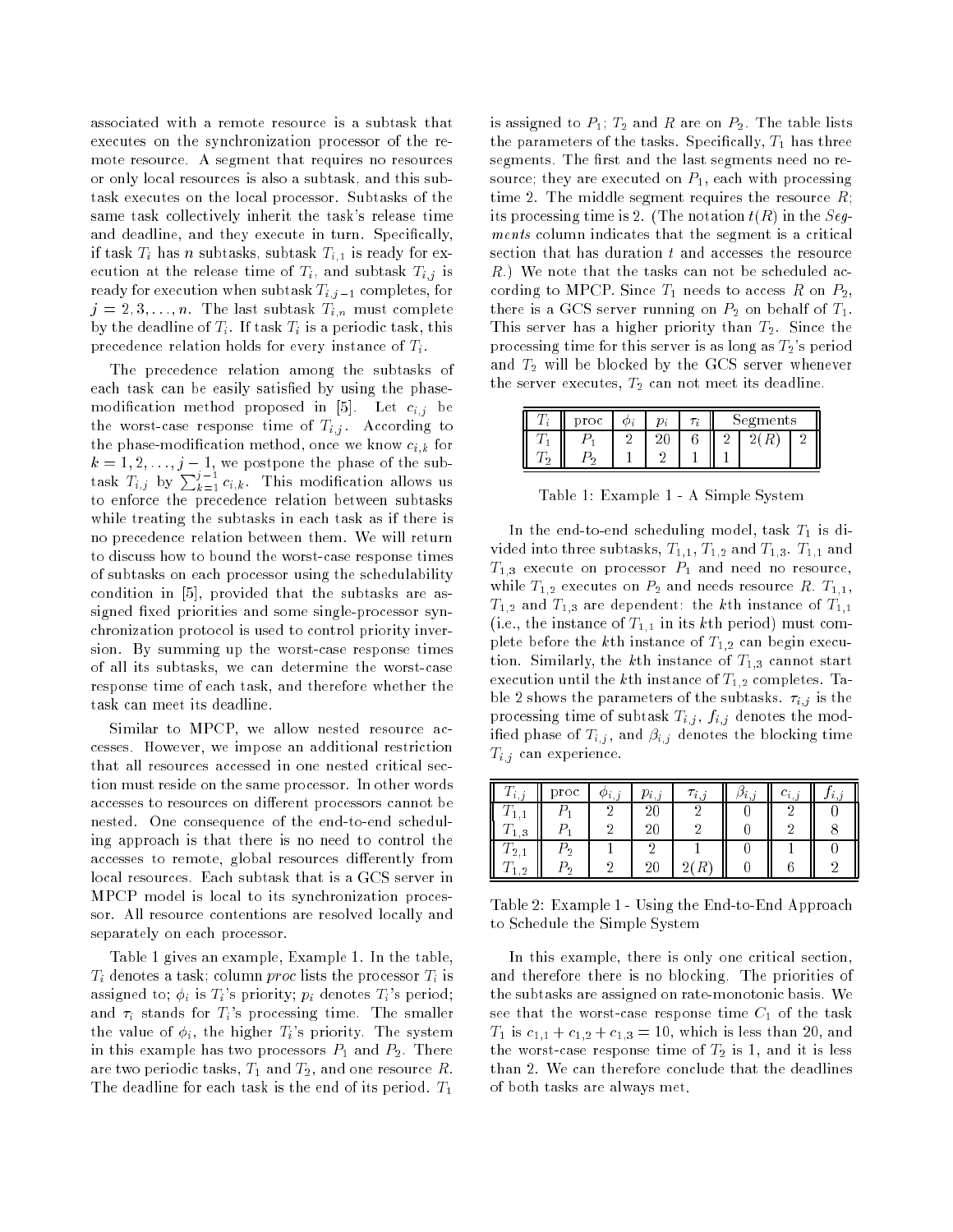Input :

- 1. Task set  $\{T_i\}$ . For each task  $T_i$ , the deadline  $D_i$ , period  $p_i$ , processing time  $\tau_i$ , and resource accesses;
- 2. The task assignment mapping task set  $\{T_i\}$ to processor set  $\{P_k\};$
- 3. The resource set  $\{R_i\}$  and the resource assignment mapping  $\{R_i\}$  to  $\{P_k\}$ .
- Output : The conclusion whether the system can be scheduled and the priorities assigned to subtasks on each processor in the case the system is schedulable.
- **Step 1** : Map the given task set  $\{T_i\}$  to a end-toend task set  $\{T_{i,j}\}.$
- Step 2 : Assign priorities to subtasks.
- Step 3 : Obtain the worst-case response time for each subtask.
- Step 4 : Based on the results obtained in Step 3, analyze the schedulability for the whole system.

Figure 1: Pseudo-Code of the End-to-End Scheduling Procedure

## 3 Schedulability Analysis

We now describe how to choose the priorities for subtasks and determine their worst-case response times. We confine our attention to the case where tasks are periodic and their subtasks are assigned fixed priorities. However, the subtasks of each task may be assigned different priorities.

Figure 1 gives the pseudo-code description of the end-to-end scheduling procedure.

### Step 1 : Map the given task set to an endto-end task set

Following the rules below, Step 1 breaks up each task  $T_i$  in the given task set into a chain of  $n_i$  subtasks  $T_{i,j}$  in the corresponding end-to-end task set :

1. Each subtask  $T_{i,j}$  is either a critical section that requires some remote resources or a segment that requires no resource or only local resources. If a

task has nested resource accesses, each outermost critical section is mapped to a subtask.

- 2. A subtask that requires no resource or only local resources is on the local processor of  $T_i$ . A subtask that requires remote resources is on the synchronization processor of the remote resources.
- 3. For every  $j = 1, 2, \ldots, n_i-1$ , consecutive subtasks  $T_{i,j}$  and  $T_{i,j+1}$  are on different processors.

Rule 3 is not necessary for the correctness of the later discussion. However it allows us to obtain a tighter upper bound for the response time of each subtask.

Example 2 illustrates the rules described above. In this example there are four resources and three processors. Resource  $R_1$  is assigned to processor  $P_1$ ;  $R_2$  and  $R_3$  to  $P_2$ ; and  $R_4$  to  $P_3$ . Task  $T_1$  is a periodic task. It has 10 segments, as shown by Figure 2. The shaded segments denote that  $T_1$  requires some resources during those time intervals.

According to Step 1,  $T_1$  is mapped into 6 subtasks as shown by Table 3. The segment from time 0 to time 6, denoted as  $(0,6]$ , is mapped onto one subtask  $T_{1,1}$ because during this time interval,  $T_1$  either does not require any resources or only requires local resources. According to rule 3, we map it onto one subtask, and it runs on the local processor,  $P_1$ . Similarly, segment  $(6,10)$  is mapped onto the subtask  $T_{1,2}$  because the accesses to  $R_2$  and  $R_3$  are nested and only the outmost critical section becomes a subtask. This subtask runs on processor  $P_2$ . Segments (16,19] and (19,22] are two different subtasks,  $T_{1,4}$  and  $T_{1,5}$ , because they access different remote resources. They run on  $P_2$  and  $P_3$  respectively. The segments  $(10,16)$  and  $(22,24)$  are mapped onto  $T_{1,3}$  and  $T_{1,6}$ . They are both on  $P_1$ .

| $T_i$                  | proc  | $p_i$ | $\tau_{i,j}$ |          | Segment       |          |
|------------------------|-------|-------|--------------|----------|---------------|----------|
| $T_{1,1}$              |       | 50    | 6            |          | $2(R_1)$      |          |
| $T_{\rm 1,2}$          | $P_2$ | 50    | 5            | $2(R_2)$ | $1(R_2, R_3)$ | $2(R_2)$ |
| I<br>$T_{1,3}$         |       | 50    | 5            |          |               |          |
| $\scriptstyle T_{1.4}$ | $P_2$ | 50    | 3            | $3(R_2)$ |               |          |
| $T_{\rm 1.5}$          | $P_3$ | 50    | 3            | $3(R_4)$ |               |          |
| <br>  <br>  <br>1.6    |       | 50    | 3            |          |               |          |

Table 3: Example 2 - Subtasks Assignment

#### Step 2 : Assign priorities to subtasks

Several methods can be used to assign priorities. Rate-monotonic assignment is a possible choice. Other choices include :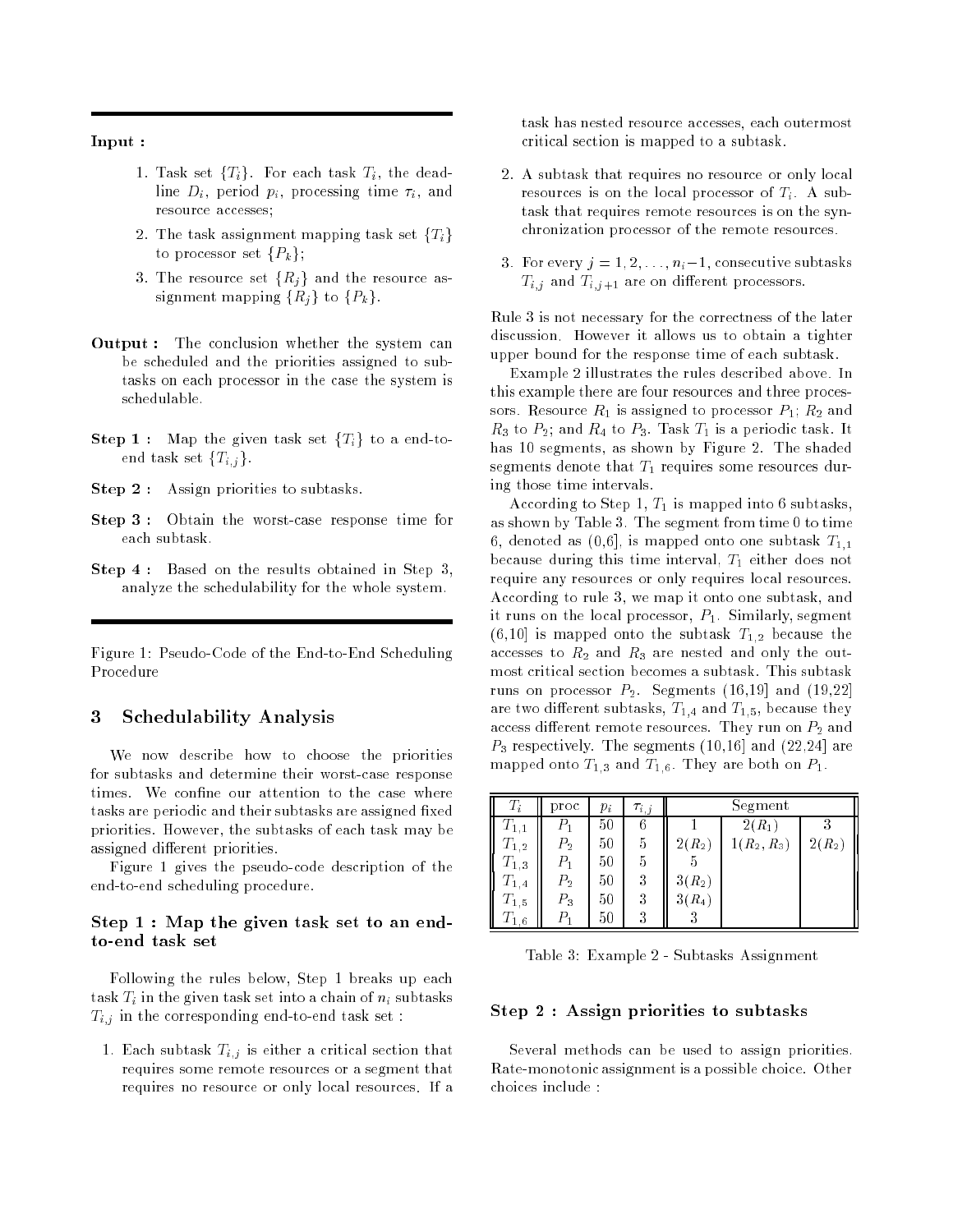

Figure 2: Example 2 - Task  $T_1$ 

- Global-deadline-monotonic assignment: the priority of a subtask is based on the global relative deadline,  $D_i$ , the deadline of the task  $T_i$ ; the shorter  $D_i$  is, the higher priority  $T_{i,j}$  has.
- the Eective-deadline-monotonic assignment: the priority of a subtask  $T_{i,j}$  is chosen based on subtask's effective relative deadline. The effective relative deadline  $ED_{i,j}$  of  $T_{i,j}$  in a task  $T_i$  with  $n_i$ subtasks is:

$$
D_i - \sum_{k=j+1}^{n_i} \tau_{i,k}
$$

 $T_{i,j}$  must complete at  $ED_{i,j}$  units of time after  $T_i$ is released in order for  $T_i$  as a whole to complete in time.

Table 4 lists the priorities of subtasks in Example 3 with their priorities assigned based on their effective relative deadlines.

| $T_i$     | proc    | $\varphi_i$ | $p_i$ | $\tau_{i,j}$ |
|-----------|---------|-------------|-------|--------------|
| $T_{1,1}$ | $P_1$   | 31          | 50    | 6            |
| $T_{1,2}$ | $P_{2}$ | 36          | 50    | 5            |
| $T_{1,3}$ | $P_1$   | 41          | 50    | 5            |
| $T_{1,4}$ | $P_{2}$ | 44          | 50    | 3            |
| $T_{1,5}$ | $P_3$   | 47          | 50    | 3            |
| $T_{1,6}$ | $\,P_1$ | 50          | 50    | 3            |

Table 4: Example 2 - Priority Assignment Based on Subtasks' Effective Deadlines

#### Step 3 : Determine the worst-case response times for subtasks

After Step 2 we have a set of subtasks on each processor, in which (1) every subtask requires either no resource or local resources and (2) every subtask has a fixed priority. Resource-access-control protocols for single-processor systems can be used to prevent deadlocks and uncontrolled priority inversion. Both PCP and SBP can be used in this case. Furthermore, we can obtain the worst-case blocking time  $\beta_{i,j}$  for each subtask  $T_{i,j}$ . Consequently the worst-case response time  $c_{i,j}$  for each subtask can be computed according to the following equation. The derivation for this equation can be found in [5].

$$
c_{i,j} = \frac{\sum_{T_{k,l} \in H_{i,j}} \tau_{k,l} + \beta_{i,j}}{1 - \sum_{T_{k,l} \in H'_{i,j}} u_{k,l}} \tag{1}
$$

In this equation  $H_{i,j}$  is the set of subtasks that (1) are on the same processor as  $T_{i,j}$ , (2) are of different tasks than  $T_i$ , and (3) have priorities equal to or higher than  $T_{i,j}$ .  $H'_{i,j}$  is a subset of  $H_{i,j}$  in which every subtask has a higher priority than  $T_{i,j}$ .  $u_{i,j}$  is the processor utilization factor of  $T_{i,j}$ . Again,  $\beta_{i,j}$  is the maximum blocking time  $T_{i,j}$  can experience. For both PCP and SBP,  $\beta_{i,j}$  can be approximated by  $MAX(S_{k,l})$ , where  $S_{k,l}$  is the maximum duration of critical sections for all possible  $T_{k,l}$  that (1) is on the same processor as  $T_{i,j}$  and (2) has lower priorities than  $T_{i,j}$ .

### Step 4 : Check schedulability for the whole system

From the results obtained in previous step, the worst-case response time for  $T_i$  can be obtained by summing up all response times of its subtasks :

$$
C_i = \sum_j c_{i,j} \tag{2}
$$

If  $C_i > D_i$ , where  $D_i$  is the relative deadline of task  $T_i$ , we report failure for this task set. If all tasks pass this test, we report success.

#### **Conclusions** 4

In the previous section we present a procedure for applying the end-to-end approach to scheduling tasks with shared resources in a multiprocessor system and